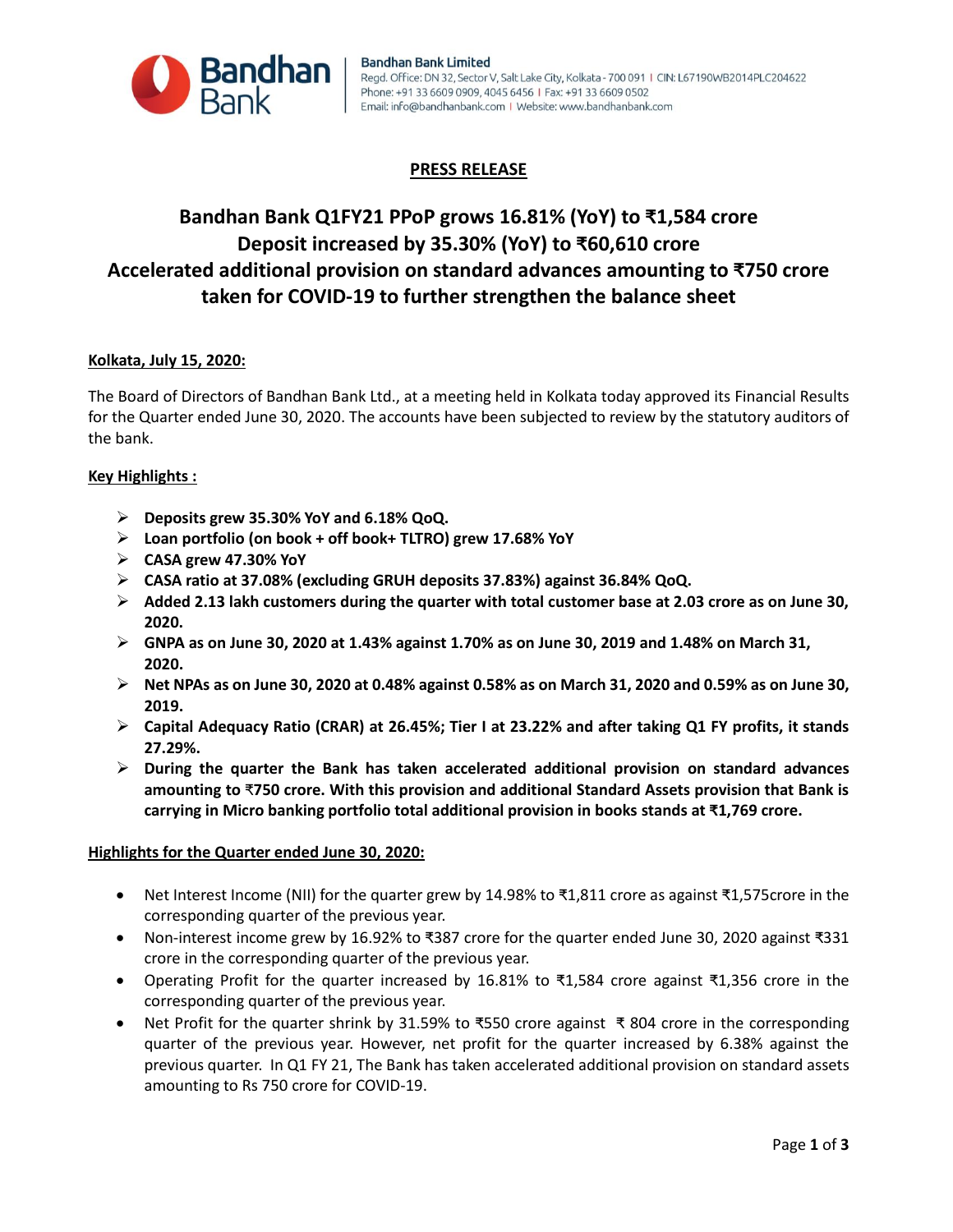

- Net Interest Margin (annualised) for the quarter ending June 30, 2020 stood at 8.15% against 8.13% in March 31, 2020.
- Total Advances (on book + off book+TLTRO) grew by 17.68% to ₹74,331 crore as on June 30, 2020 against ₹63,164 crore as on June 30, 2019 and 3.46% QoQ against ₹71,846 crore as on March 31, 2020.
- Total Deposits increased by 35.30% to ₹60,610 crore as on June 30, 2020 as compared to ₹44,796 crore as on June 30, 2019 and 6.18% QoQ against ₹57,082 crore as on March 31, 2020.
- Gross NPAs as on June 30, 2020 is at ₹1007 crore (1.43%) against ₹1020 crore (1.70%) as on June 30, 2019.
- Net NPAs as on June 30, 2020 stood at ₹336 crore (0.48%) against ₹348 crore (0.59%) as on June 30, 2019.

**Commenting on the performance, Mr. Chandra Shekhar Ghosh, Managing Director and CEO of Bandhan Bank said**: "During the quarter, we have started collections post unlocking announced by the government. Overall Bank collections improved to 76% by end of June'20 compared to 29% in April'20. We continued to showcase the strengths of our retail deposit franchise with strong growth of 35% during this difficult time, especially CASA growing by over 47%. During the quarter the Bank has taken accelerated additional provision on standard advances amounting to ₹750 crore taking the total additional provision in books to ₹1,769 crore."

Banking outlets as on June 30, 2020, stood at 4,559. The network consists of 1018 branches, 3,541 banking units as against 999 branches and 3,209 banking units as on June 30, 2019. Total number of ATMs stood at 485 as on June 30, 2020 against 481 as on June 30, 2019. During the quarter, the number of employees of the bank has gone up from 39,750 to 41,563.

|                              | <b>Quarter</b>             |                            |            |                            |           |
|------------------------------|----------------------------|----------------------------|------------|----------------------------|-----------|
| Particulars (in ₹ crore)     | <b>Q1 FY21</b><br>(Merged) | <b>Q4 FY20</b><br>(Merged) | QoQ%       | <b>Q1 FY20</b><br>(Merged) | YoY%      |
| Net Interest Income          | 1,811                      | 1,680                      | 7.80%      | 1,575                      | 14.98%    |
| Non-Interest Income          | 387                        | 500                        | $-22.60\%$ | 331                        | 16.92%    |
| <b>Total Income (Net)</b>    | 2,198                      | 2,180                      | 0.83%      | 1,906                      | 15.32%    |
| <b>Opex</b>                  | 614                        | 659                        | $-6.83%$   | 550                        | 11.64%    |
| <b>Operating Profit</b>      | 1,584                      | 1,521                      | 4.14%      | 1,356                      | 16.81%    |
| Provision (Other than Taxes) | 99                         | 138                        | $-28.26%$  | 125                        | $-20.80%$ |
| <b>Additional Provision</b>  | 750                        | 690                        | 8.70%      | $\overline{\phantom{a}}$   |           |
| <b>PBT</b>                   | 735                        | 693                        | 6.06%      | 1,231                      | $-40.29%$ |
| <b>PAT</b>                   | 550                        | 517                        | 6.38%      | 804                        | $-31.59%$ |

## **Highlights for the Quarter ended June 30, 2020:**